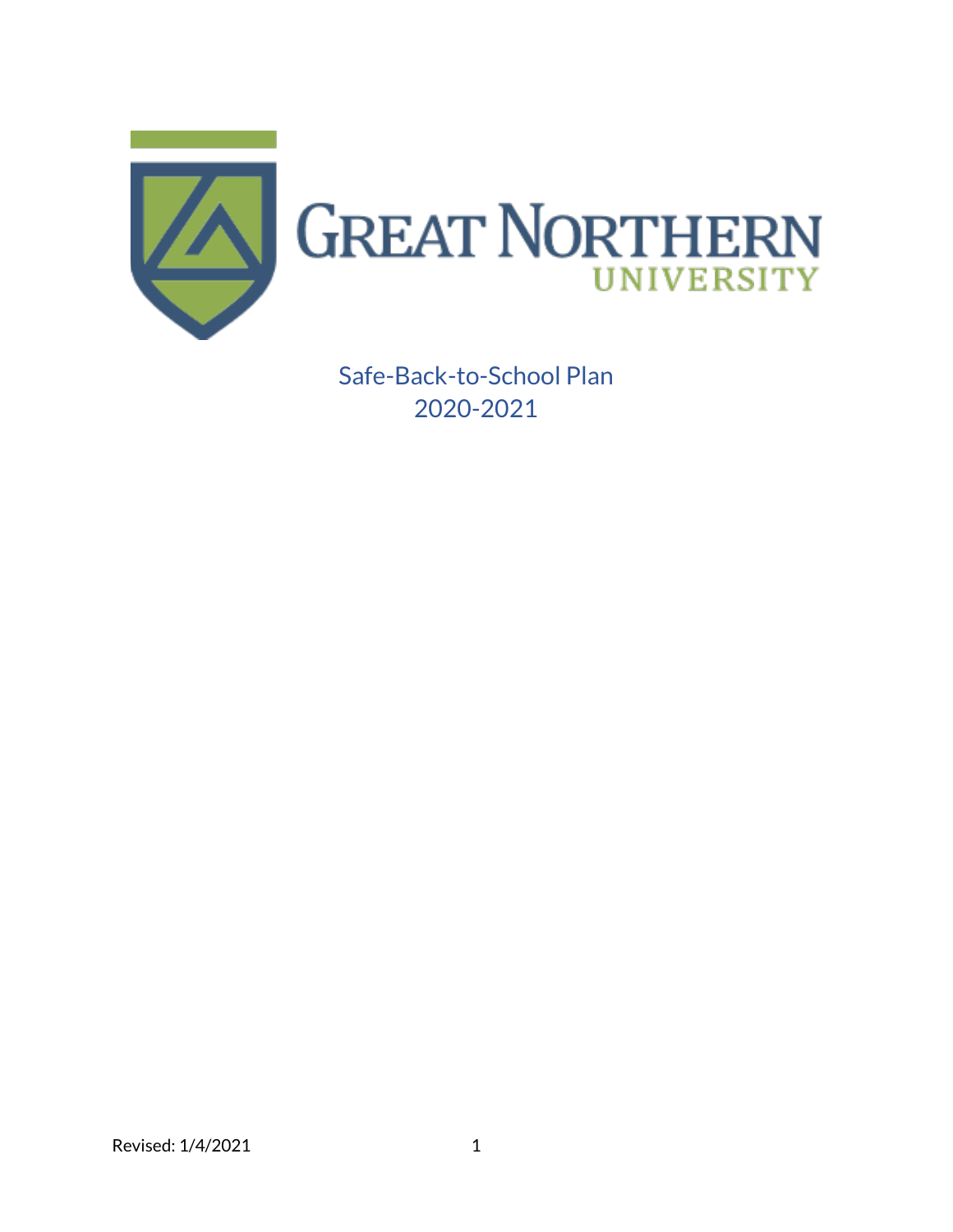# Contents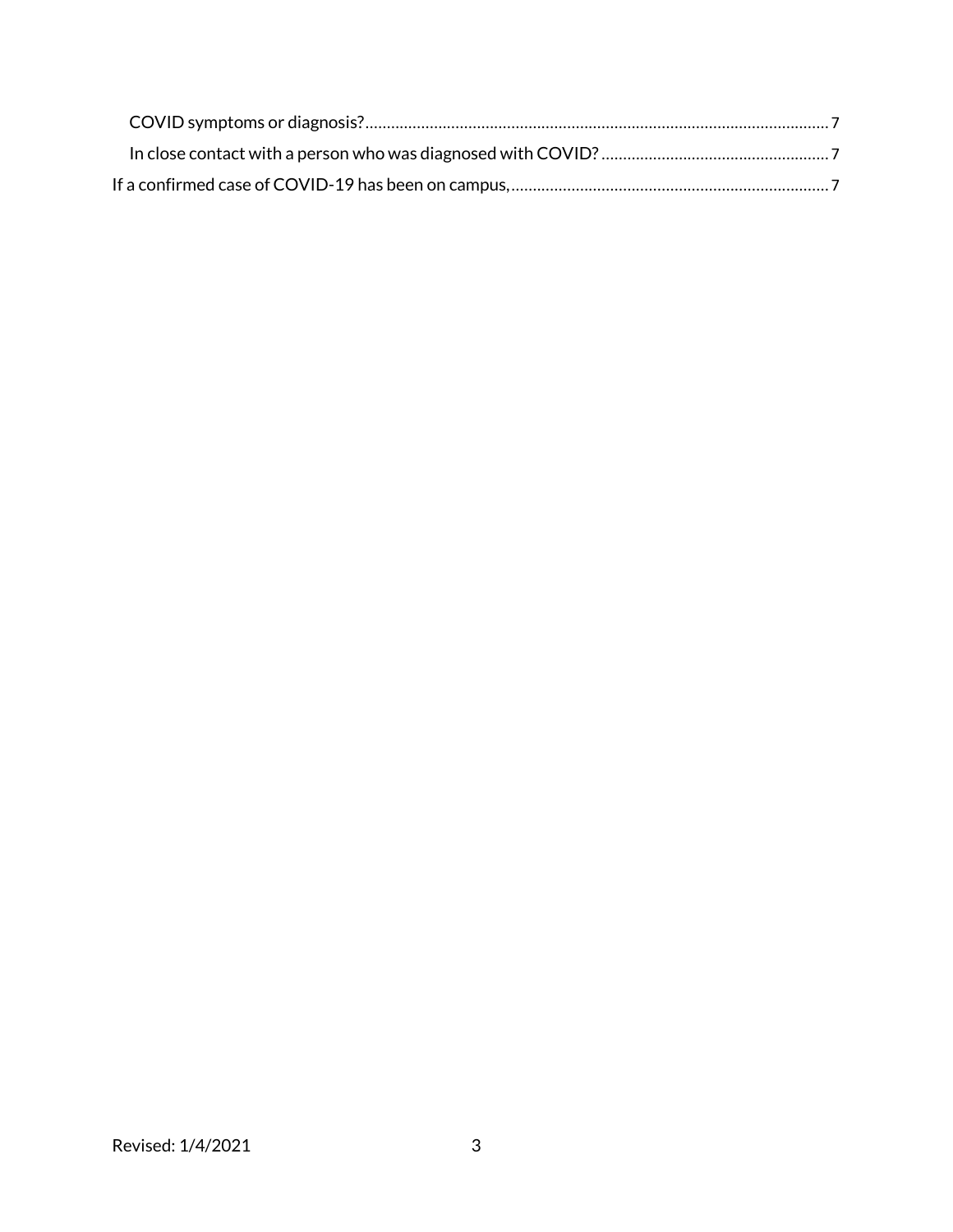Great Northern University's Safe-Back-to-School Plan is readily available to the students, faculty, staff, and Board of Great Northern University. A copy of the Safe-Back-to-School Plan is available at the Reception Desk. Students, employees, and faculty were also provided with trainings.

Great Northern University's Safe-Back-to-School Plan is reviewed and updated on a regular basis by the Executive Team.

# Public Health and Workplace Safety

<span id="page-3-0"></span>Great Northern University adheres to all federal, state, and local public health and workplace safety guidelines. Since the inception of the pandemic, these guidelines have consistently changed. Thus, Great Northern University consistently reviews these guidelines and updates campus constituents via regular communication methods (e.g., email correspondence).

- [Centers for Disease Control](https://www.cdc.gov/coronavirus/2019-ncov/community/colleges-universities/index.html)
- [Washington State Department of Health](https://www.doh.wa.gov/)
- [Washington State Department of Labor and Industries](https://lni.wa.gov/)
- [Spokane Regional Health District](https://srhd.org/covid19)

## General Campus Safety Guidelines

## <span id="page-3-2"></span><span id="page-3-1"></span>Masks, facial coverings, or face shields

On campus, per the Governor's mask mandate that was enacted on July 8, 2020, individuals should utilize a mask, a face covering, or, if needed, a face shield. If necessary, these items are provided for individuals.

## <span id="page-3-3"></span>Spatial distancing

On campus, individuals should maintain a minimum of six feet of spatial distancing when possible. Learning environments will be set up to maintain this spatial distance. When this recommended physical distance cannot be maintained, administrative and engineering controls will be utilized to minimize exposure.

## <span id="page-3-4"></span>Hand washing

Individuals will be encouraged to frequently wash their hands. Adequate supplies will be available.

## <span id="page-3-5"></span>Personal protective equipment (PPE)

Individuals will adhere to the federal, state, and local guidelines for PPE. Relevant PPE will be provided to individuals.

## <span id="page-3-6"></span>**Sanitization**

In addition to regular cleaning, high-touch surfaces and shared resources will be adequately sanitized.

## <span id="page-3-7"></span>Self-certification

Individuals will be consistently asked to self-certify that they have experienced no COVID-19 symptoms since their last visit to campus.

Revised: 1/4/2021 4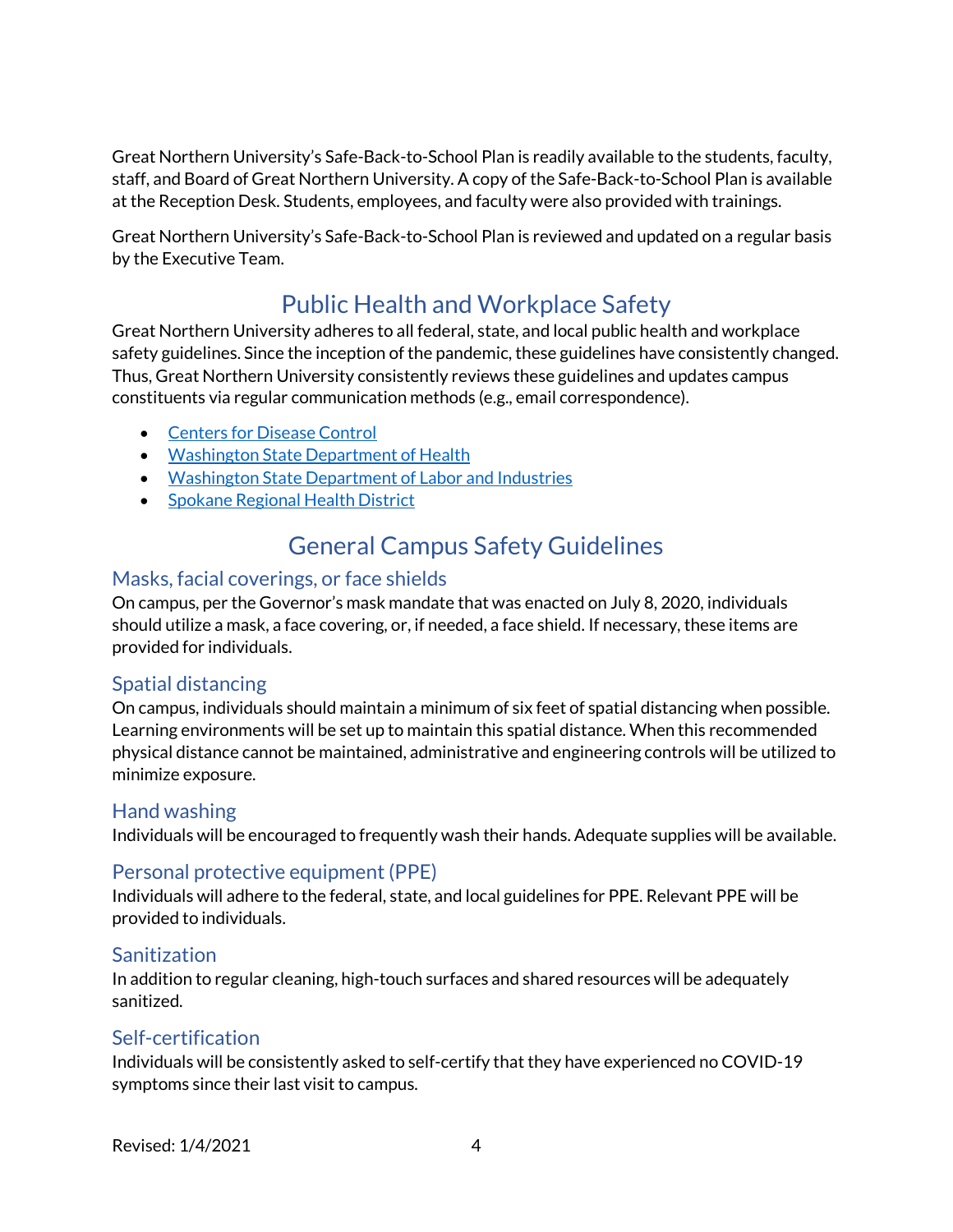## <span id="page-4-0"></span>Campus visitors

<span id="page-4-1"></span>Per regular protocols, campus visitors will be asked to login at the Reception Desk.

## Updates for Employees

#### <span id="page-4-2"></span>Return-to-work guidance

Great Northern University adheres to [Washington State's return](https://www.lni.wa.gov/safety-health/safety-topics/topics/coronavirus#requirements-and-policies)-to-work guidance.

#### <span id="page-4-3"></span>Remote work

For faculty, please discuss this possibility with your Dean or the Provost.

For other employees, the ability to work remotely is available. Employees should communicate this choice and the reasons with their supervisors.

#### <span id="page-4-4"></span>Travel

Great Northern University follows Washington State's guidelines for travel, additional guidelines on self-quarantining mandated by states, and federal guidelines. Individuals who do travel will self-quarantine per local public health and worker safety guidelines after any high-risk travel as defined by the Centers for Disease Control.

## Continuity of Education Plan

<span id="page-4-5"></span>Great Northern University will maintain continuity of education. This plan applies to faculty and students. A key part of this plan is timely, appropriate, and thoughtful communication between all members of the Great Northern University community.

#### <span id="page-4-6"></span>Class attendance

Faculty are required to take attendance in classes.

## <span id="page-4-7"></span>Student Absences from Class

Students may be absent from their classes. The following are guidelines and expectations for students and faculty members. However, faculty members can establish additional procedures for student absences to assist student learning.

#### <span id="page-4-8"></span>If notified, synchronous remote learning via Zoom

If students know ahead of time that they will be absent from classes, students are responsible to contact their instructors via Great Northern email accounts. If students alert their instructors at least two hours prior to the start of the class period, instructors can set up a Zoom link for the class. Students will be able to synchronously observe the class. However, their active participation may be limited. The class period may also be recorded.

All synchronous learning will be conducted via Zoom.

#### <span id="page-4-9"></span>Minimally, recorded classes

If students are absent from class and they did not contact their instructors ahead of time, instructors may attempt to record the class period or provide an alternative option.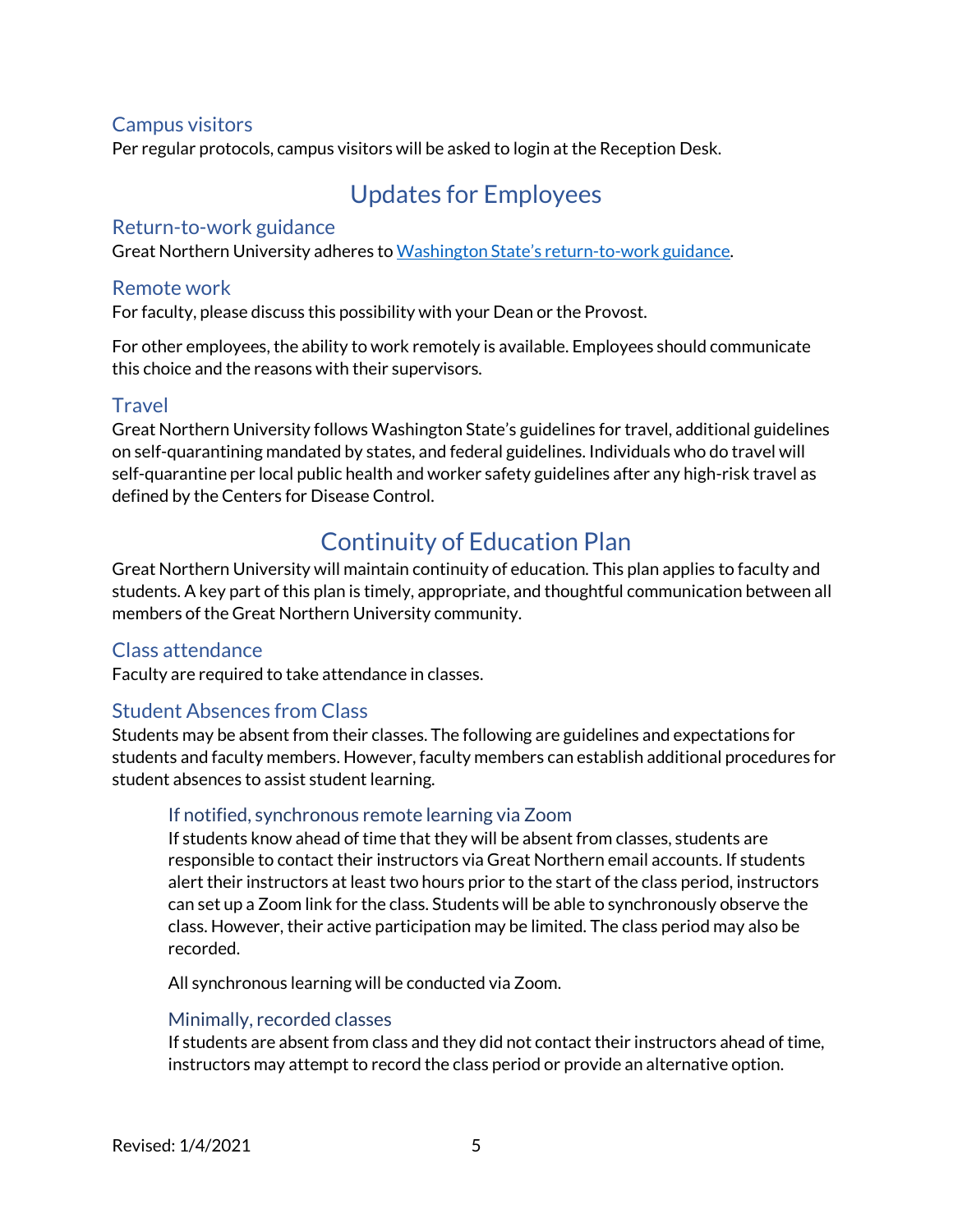#### <span id="page-5-0"></span>If recordings are unavailable, alternative options

If instructors do not record their classes, instructors will provide an alternative option.

#### <span id="page-5-1"></span>If requested, follow-up meetings

If requested by students, instructors will also meet with students, virtually or in-person, for 30 minutes to one hour for review. Students are responsible to set up this follow-up meeting within three weeks of the missed class period.

#### <span id="page-5-2"></span>Extensive Class Absences (2+ consecutive weeks)

If a student has missed all of his or her classes for two or more consecutive weeks, the Registrar will arrange a meeting, in person or online, with the student to discuss alternative plans for the continuation of his or her education.

In addition to actions taken prior to more extended absences, for the faculty members who cancel class for two or more consecutive weeks, the Provost will install a different instructor to teach the class for the remainder of the semester.

#### <span id="page-5-3"></span>Chapel and Field Education Absences

Normal protocols apply for chapel and field education absences. If desired or needed, students may request waivers from these requirements from the Student Services Officer, Dr. Craig Ferderer.

#### <span id="page-5-4"></span>Notifications about Class Cancellations from Faculty Members

Notifications about cancelled classes should be sent to students at least two hours prior to the class meeting. These notifications will be via MyGNU (i.e., Populi), and students will receive a text or an email.

#### <span id="page-5-5"></span>Remote learning via Zoom

If needed, faculty members may offer a class or classes through an online modality (i.e., Zoom). All remote learning will be conducted via Zoom. If possible, faculty members will send links to Zoom meetings prior to the start of a class meeting. Although a faculty member may not be on campus, students can meet in their regular classrooms or on campus.

#### <span id="page-5-6"></span>Cancellation of classes

Faculty members may cancel classes. If possible, these classes will be made up later in the semester. If not possible, course content will be delivered through additional readings, videos, or other content sources.

<span id="page-5-7"></span>Faculty members should notify the Provost about class cancelations.

## Continuity of Housing

Great Northern University will provide continuity of housing for students in our residential model.

#### <span id="page-5-8"></span>Hand washing

Students will be encouraged to wash their hands with appropriate supplies.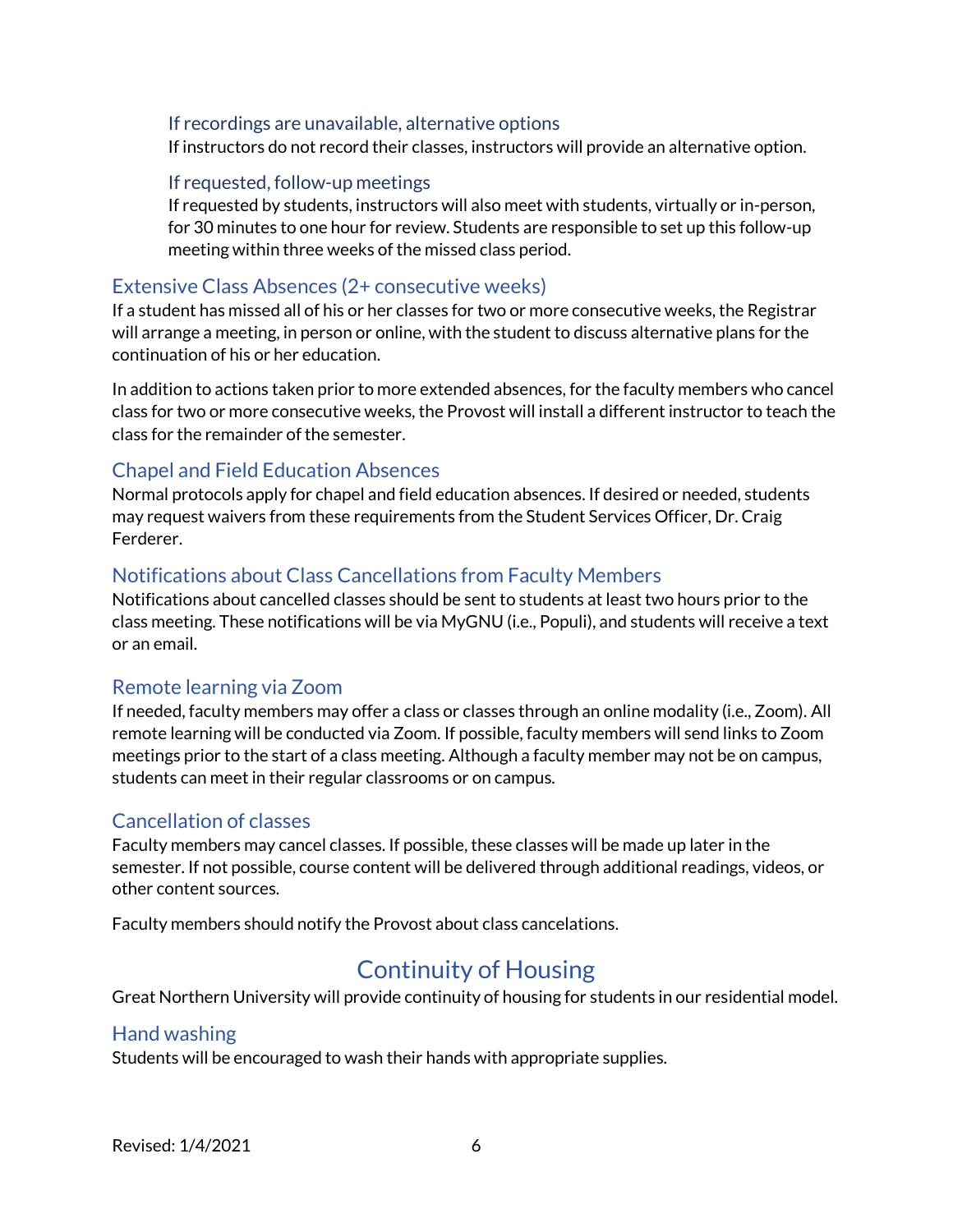## <span id="page-6-0"></span>**Sanitization**

Students will be responsible to create an appropriate cleaning schedule for high-touch areas, bathrooms, showers, and kitchen facilities.

## <span id="page-6-1"></span>Self-quarantine

Generally, students are housed in single rooms or two students per room. If a student needs to self-quarantine, GNU staff will assist with appropriate help.

## <span id="page-6-2"></span>Quarantine housing

Students who request quarantine housing will be provided housing at their expense. This additional expense will be added as a fee to their institutional charges.

# COVID Symptoms, Diagnosis, or Exposure?

## <span id="page-6-4"></span><span id="page-6-3"></span>COVID symptoms or diagnosis?

If you are experiencing COVID symptoms or you have been diagnosed with COVID, please follow th[e guidelines recommended by the CDC.](https://www.cdc.gov/coronavirus/2019-ncov/if-you-are-sick/steps-when-sick.html)

## <span id="page-6-5"></span>In close contact with a person who was diagnosed with COVID?

If you were in close contact with someone who was diagnosed with COVID, please follow the [guidelines recommended by the CDC.](https://www.cdc.gov/coronavirus/2019-ncov/if-you-are-sick/quarantine.html)

## If a confirmed case of COVID-19 has been on campus,

<span id="page-6-6"></span>Great Northern University will follow the following recommendations of the various agencies. If needed this document will be updated regularly by the Executive Leadership Team.

- 1. **Great Northern University will comply with federal, regional, state, and local guidelines.**  Once learning of a COVID-19 case in someone who has been on the campus, a member of the Executive Team at Great Northern University will coordinate with the local public health officials. These officials will help the Executive Team determine a course of action for Great Northern University.
- 2. **Great Northern University will work with officials from the Spokane Regional Health District to determine cancellation of classes and closure of the building.** The Executive Team will work closely with the Spokane Regional Health District to determine if a shortterm closure (for 2-5 days) of the campus buildings and facilities is needed. This initial short-term class suspension and event and activity (e.g., club meetings; on-campus events) cancellation allows time for the local health officials to gain a better understanding of the COVID-19 situation impacting the Great Northern University. Local health officials' recommendations for the duration and extent of class suspensions, building and facility closures, and event and activity cancellations will be made on a case-by-case basis using the most up-to-date information about COVID-19 and the specific cases in the community.
- 3. **If necessary, Great Northern University will communicate in a timely and appropriate manner with students, staff, and faculty.** The Executive Team of Great Northern University will coordinate with local health officials to communicate decisions and the possible COVID-19 exposure.
	- This communication will align with the communication plan in the emergency operations plan (EOP).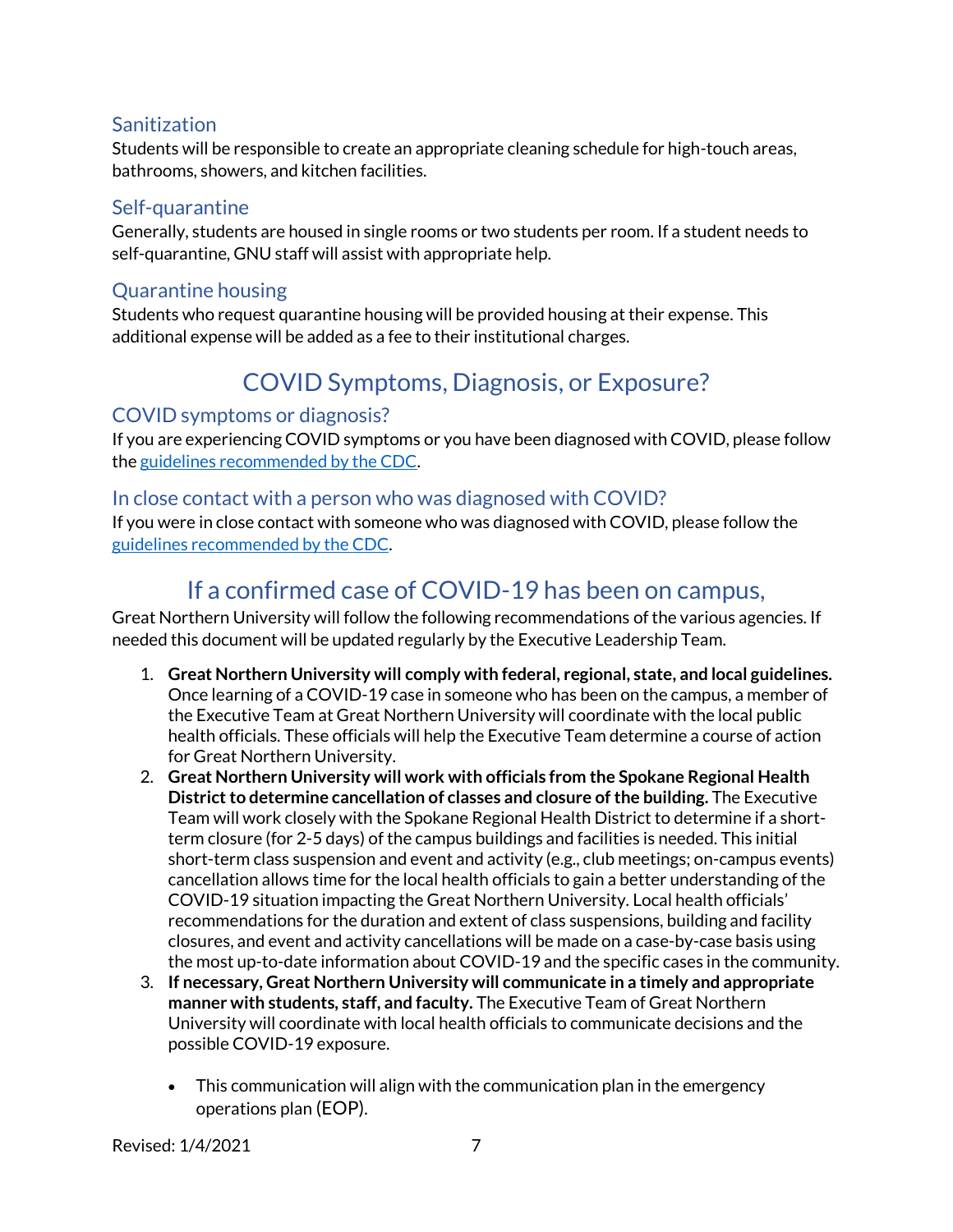- Communication will include messages to counter potential [stigma](https://www.cdc.gov/coronavirus/2019-ncov/daily-life-coping/reducing-stigma.html) and discrimination.
- In a circumstance where there is a confirmed COVID-19 case that has been on campus, Great Northern University will maintain confidentiality of the student or staff member as required by the Americans with Disabilities Act and the Family Education Rights and Privacy Act, as applicable.
- 4. **Great Northern University will clean and disinfect thoroughly.** The cleaning staff will clean and disinfect all areas (e.g., offices, bathrooms, and common areas) used by the COVID-19 patient focusing especially on frequently touched surfaces.
- 5. **If necessary, Great Northern University will make decisions about extending the class suspension and event and activity cancellation.** Temporarily suspending classes is a strategy to stop or slow the further spread of COVID-19 in communities. If classes are suspended, administrators will work closely with local public health officials to determine if facilities may stay open for staff or faculty who are not ill while students temporarily stop attending in-person classes.
	- The Executive Team will work in close collaboration with local public health officials to make class suspension and large event and activity cancellation decisions. The nature of these actions (e.g., geographic scope, duration) may change as the local outbreak situation evolves. The Executive Team will seek guidance from local health officials to determine when students, staff, and faculty should return to campus and what additional steps are needed for the Great Northern campus community.
	- In addition, students, staff, and faculty who are well but are taking care of or share a home with someone with a case of COVID-19 should follow instructions from local health officials to determine when to return to campus.
- 6. **Great Northern University will implement strategies to continue education and other related supports for students.**
	- **Great Northern University will ensure continuity of education and research.**  $\circ$  These plans are outlined in the Continuity of Education guidelines.
	- **Great Northern University will ensure continuity of safe housing.**
		- $\circ$  Great Northern University will work in close collaboration with local public health officials to make all decisions related to on-campus housing.
		- o **If cases of COVID-19 have not been identified among residents of on-campus community housing**, **students may be allowed to remain in on-campus housing.** In this situation, Great Northern University will educate housing residents on the precautions they should take to help protect themselves when there is community spread of COVID-19. Residents should follow any more specific recommendations provided by local health officials. Any on-campus resident who may have been in close contact with a confirmed case of COVID-19 should follow instructions provided by local public health officials, including possible temporary relocation to alternate housing for self-quarantine and monitoring for symptoms.
		- o **If cases of COVID-19 have been identified among residents of on-campus community housing, Great Northern University will work with local public health officials to take additional precautions.** Individuals with COVID-19 may need to be moved to quarantine housing or alternative housing locations. These individuals will need to self-isolate and monitor for worsening symptoms